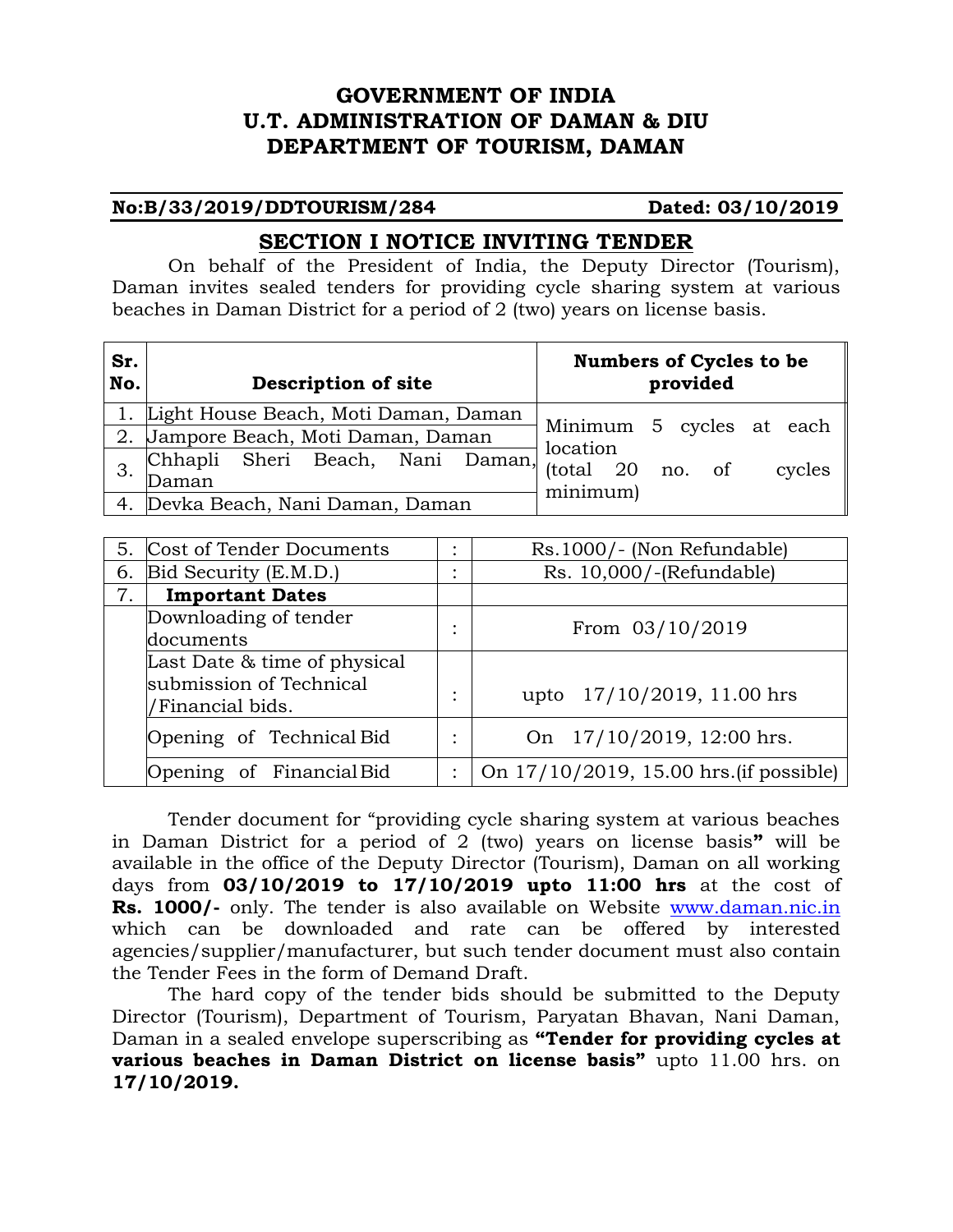The complete tender form along with EMD in the form of Demand Draft of any Nationalized Bank only in favour of **Deputy Director (Tourism), Daman** should be properly covered sealed and superscribed *"*providing cycle sharing system at various beaches in Daman District for a period of 2 (two) years on license basis" on envelop and deliver it in person or post/courier so as to reach in the office of the Deputy Director (Tourism), Daman on or before **11.00 hours on 17/10/2019**. Tender without EMD and valid tender document shall not be entertained. The right to reject any or all tender without giving reason is reserved. The validity of the tender shall be for 180 days from the date of opening of the tender form.

#### **Sd/- Deputy Director (Tourism) Daman**

Copy to:-

The SIO, N.I.C., Daman to upload the same on the Website.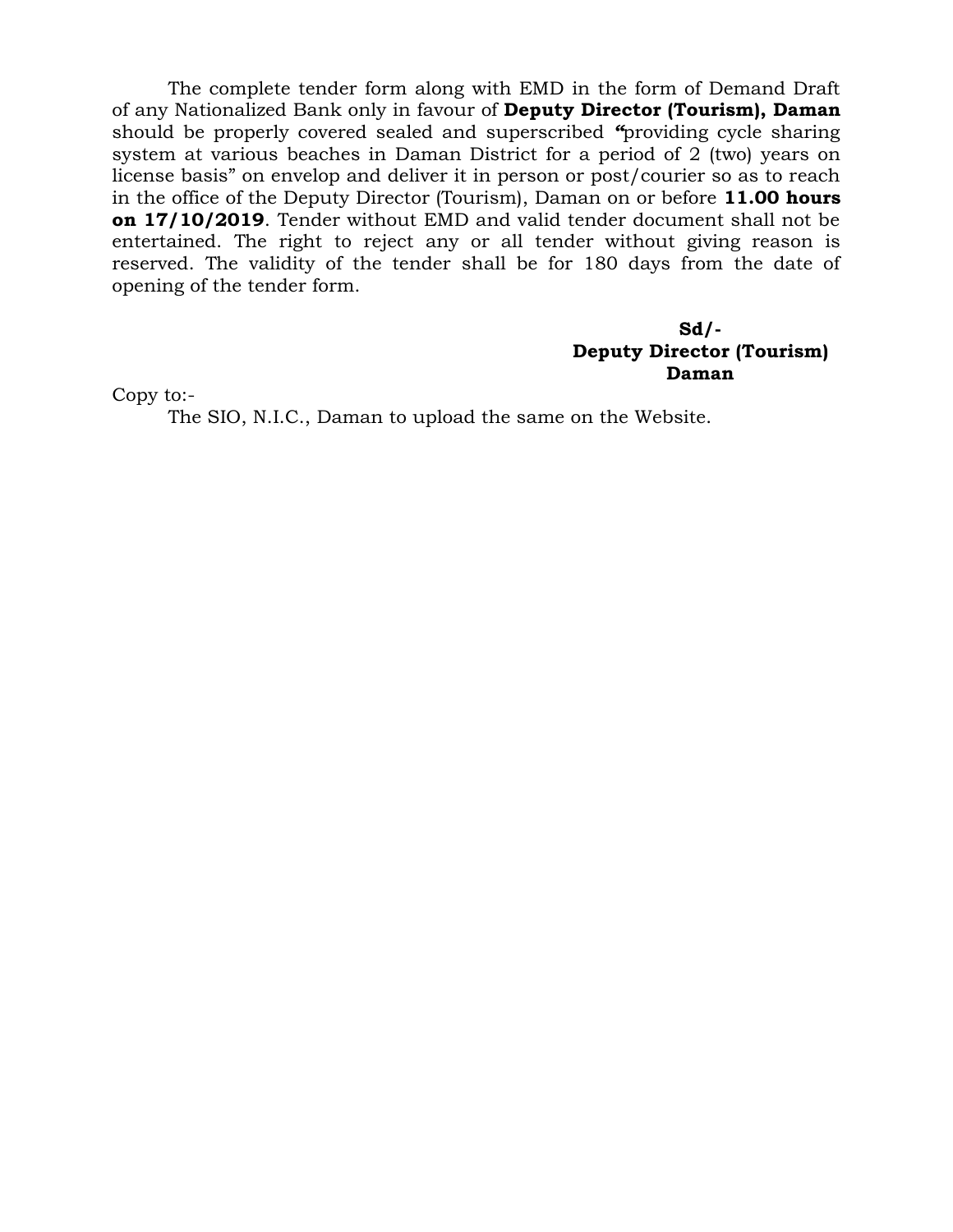# **SECTION II GENERAL NOTICE**

1. The tenders are invited for providing cycle & cycle stand at Light House Beach, Jampore Beach, Moti Daman, Devka beach & Chhapli Sheri Beach, Nani Daman in Daman District. The license period will be for the period of 2 (two) years starting from 2019.

# **2. Eligibility Criteria**

# **a) Technical Eligibility**

- The Bidder shall have undertaken a minimum of 1 (one) eligible Experience for running & operating public cycle sharing system which should be of minimum 50 numbers of cycle or more for minimum duration of 1 year for any government/semi government/private agency.
- The Applicant can be a sole Proprietorship firm / a Partnership firm / a Company incorporated under the Companies Act 1956 / 2013. Consortia, joint ventures, academic and voluntary organization are not eligible to participate in the RFP process.

# **b) Financial Eligibility**

 The Bidder shall have received Cumulative Turnover of Rs. 25 lacs (Rupees Twenty Five Lakhs Only) during the last three financial years.

# **3. Mandatory Documents**

The tendering firms/agencies are required to submit the following documents compulsory in hard copy for Technical Bid, failing which their bids will be summarily rejected and will not be considered without assigning any reason thereof.

- Copy of PAN Card.
- Copy of GSTIN Registration Number.
- Tender fee of Rs.1,000/- in the form of Demand Draft drawn in favour of Deputy Director (Tourism), Daman payable at Daman from any Nationalized/Scheduled Bank.
- The Bid Security (EMD) of Rs.10,000/- in form of Fixed Deposit Receipt (FDR) drawn in favour of the Deputy Director (Tourism), Daman payable at Daman from any Nationalized /Scheduled Bank.
- Experience for running & operating public cycle sharing system (proof of the same has to be submitted)
- CA Certificate for Turnover
- Copy of tender document duly signed by the firms/agencies with seal.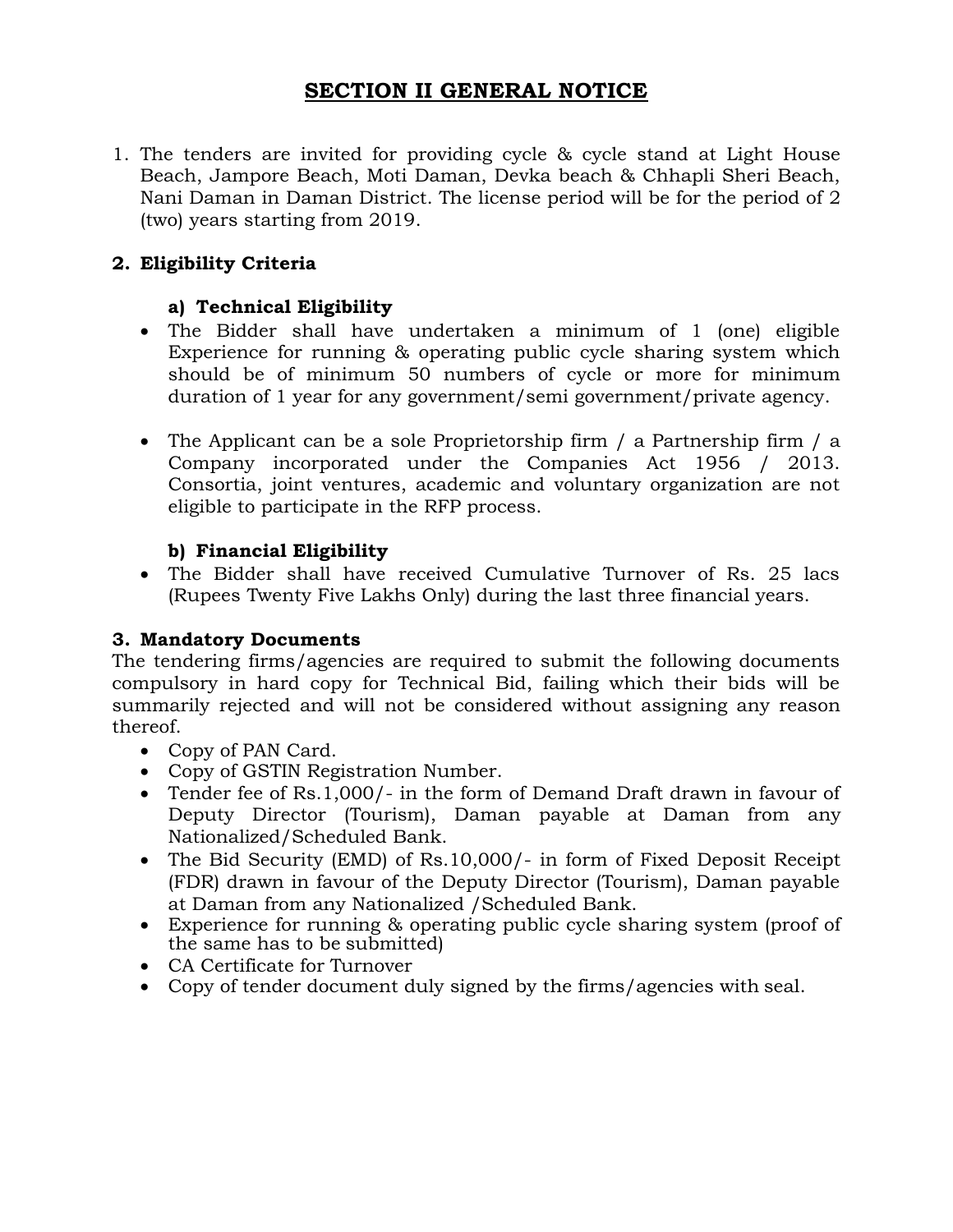# **4. Scope of work / Description of work**

- A. Location/sites for cycle stations:
	- Jampore Beach, Moti Daman, Daman
	- Light House Beach, Moti Daman, Daman
	- Chhapli Sheri Beach, Nani Daman, Daman
	- Devka Beach, Nani Daman, Daman
- B. The Public Bike Sharing System should be application based. All the facilities for the people like pick up, drop, payment etc. should be available in the app.
- C. Minimum & Maximum Numbers of Cycles: There should be minimum 5 (five) cycles arranged at each location/site. However, more cycles shall be arranged as per selected agency after taking necessary permissions from tender inviting authority.
- D. Cycle quality: The minimum quality should be maintained by the agency. All the cycles should be ISI marked. The cycle should be available for all age groups start from age 12 kids to adults. Also, the cycle should be comfortable to ride for both men and women.
- E. Stand for cycle: The waterproof GI structure of minimum size: 15'x8'x8' should be arranged and installed at each location/site along with the branding and display of necessary instructions for riders.
- F. Manpower: The operators, security or any other related manpower should be provided at each location/site.
- G. Safety Measures:
- The Licensee shall be required to arrange for all the equipment for first aid, passenger safety, etc.
- Party will have to take all necessary insurance required for operating the facility and The Department of Tourism, Daman will not be responsible for any adverse accident taking place.
- The responsibility of safety of all the passengers using such service shall vest with the Licensee and in no event will the Authority assume such responsibility or liability or for payment of any damages. The Licensee shall be required to take adequate insurance to cover such risks.
- The Licensee shall immediately notify and report all minor/ major accidents at the site to the Authority.

H. Timings and pickup drop of cycles

- The Authority or its authorized representatives shall have access at all hours to the site or any part thereof and inspect the services provided by the Licensee.
- The hours of operation shall be from 06 AM to 9 PM every day. The timing can be subject to change as per the applicable laws and regulations. The Authority has the full discretion to change the timings. Service provider needs to do the needful for arrangements of proper lighting and safety during the evening times.
- The agency has to provide flexible pickup and drop of cycles at any site/location mentioned in the tender.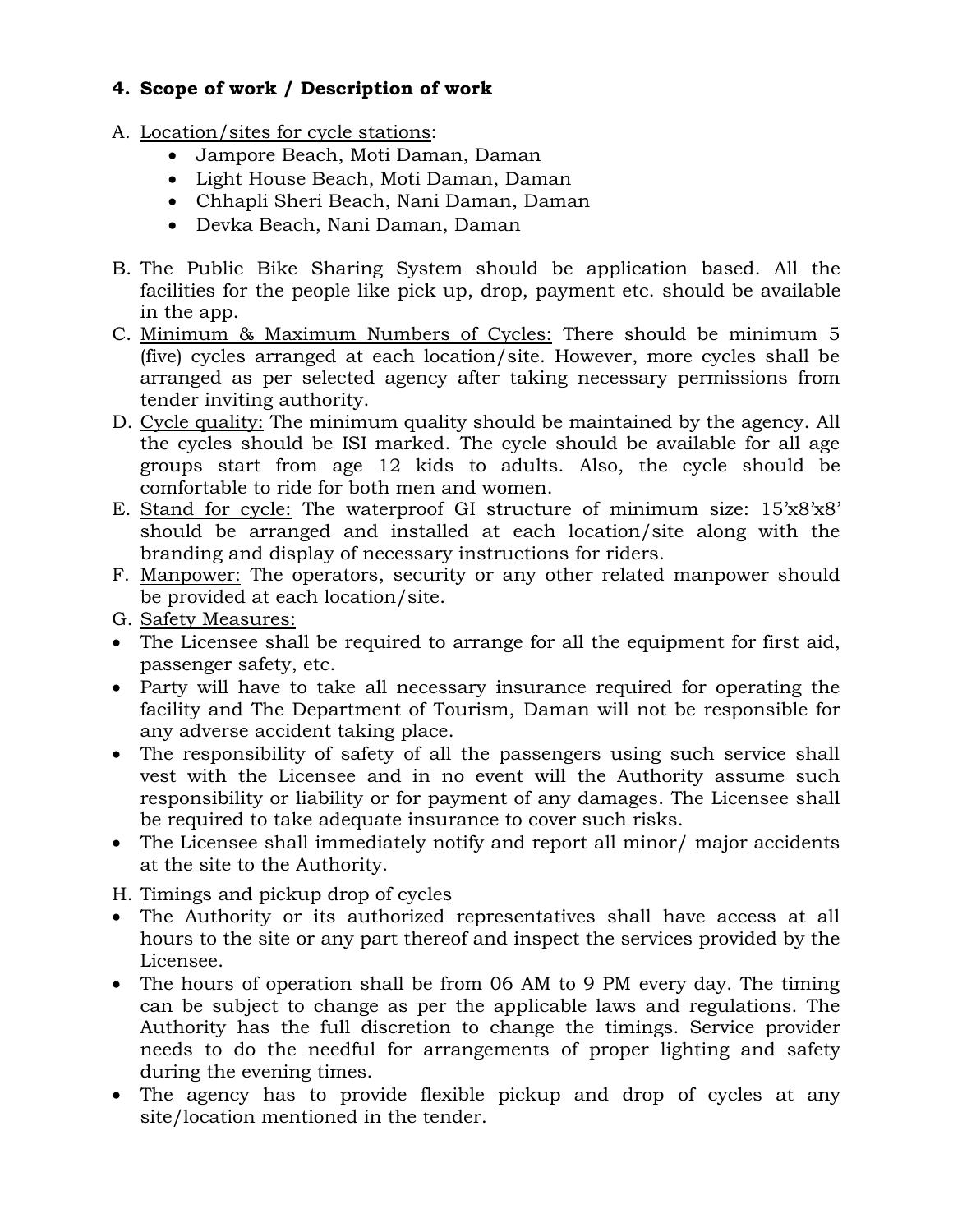- I. Maintenance and other works
- Provide for all the assets, infrastructure and manpower required for hiring of agency for providing bicycle sharing on rental basis in Daman district including ticket booths, waiting area as per the terms and conditions of this RFP and the proposal submitted by Licensee.
- Manage the Facility and construct the other infrastructure including all construction, repair and replacement works in full operational condition during the License Period.
- The timely maintenance of cycles should be carried out by the agency without any extra costs.
- Ensure no queue of visitors/passengers during peak hours and peak season by providing adequate number of equipment of all types as mentioned in the RFP summary.
- Compulsorily issue tickets to each user of the facility
- Pay taxes and duties on revenue from the operations regularly as per statutory requirements.
- For each of the locations, the successful bidder shall be allowed, in addition to the providing cycles & cycle stand, two operators without any extra charges should be provided for reception and other services.
- Cleanliness in and around cycle stands, security, service staff etc. is scope of work of tenderer. Tenderer shall depute necessary skilled & trained manpower at the sites.

## **5. Conditions for Termination**

- On failure to pay the licensed premium / to accept the offer as per the time schedule, the license offer for providing tents automatically stands cancelled, without any further intimation and amounts of EMD/ Performance Security Deposit will be forfeited.
- The tender shall remain for acceptance for a period of six months, from the date of opening of tenders. If any tenderer withdraws, surrenders or modifies his tender on any ground whatsoever before the said period, or makes any modification in the terms & conditions of the tender, the entire amount of the EMD shall be forfeited. This shall be without prejudice to other rights or remedies that may be available to Tourism Department, Daman.
- Non-fulfillment of the terms and conditions mentioned below within the specified time limit will make the licensee liable for termination.
- The Department of Tourism, Daman reserves right to terminate the license at his discretion at any stage without assigning any reason whatsoever and without giving any compensation of any sort whatsoever.

## **6. Rates and Quotes**

The rates quoted shall be inclusive of all taxes and duties as applicable as per the law. The quoted rates shall be firm and shall not be subject to any change whatsoever.

## **7. Submission of Tender Document**

The bidder shall submit separate envelop for the technical bids including all the mandatory documents of the tender and separate envelop for the financial bid and the other related hard copies of the firm may be submitted in a sealed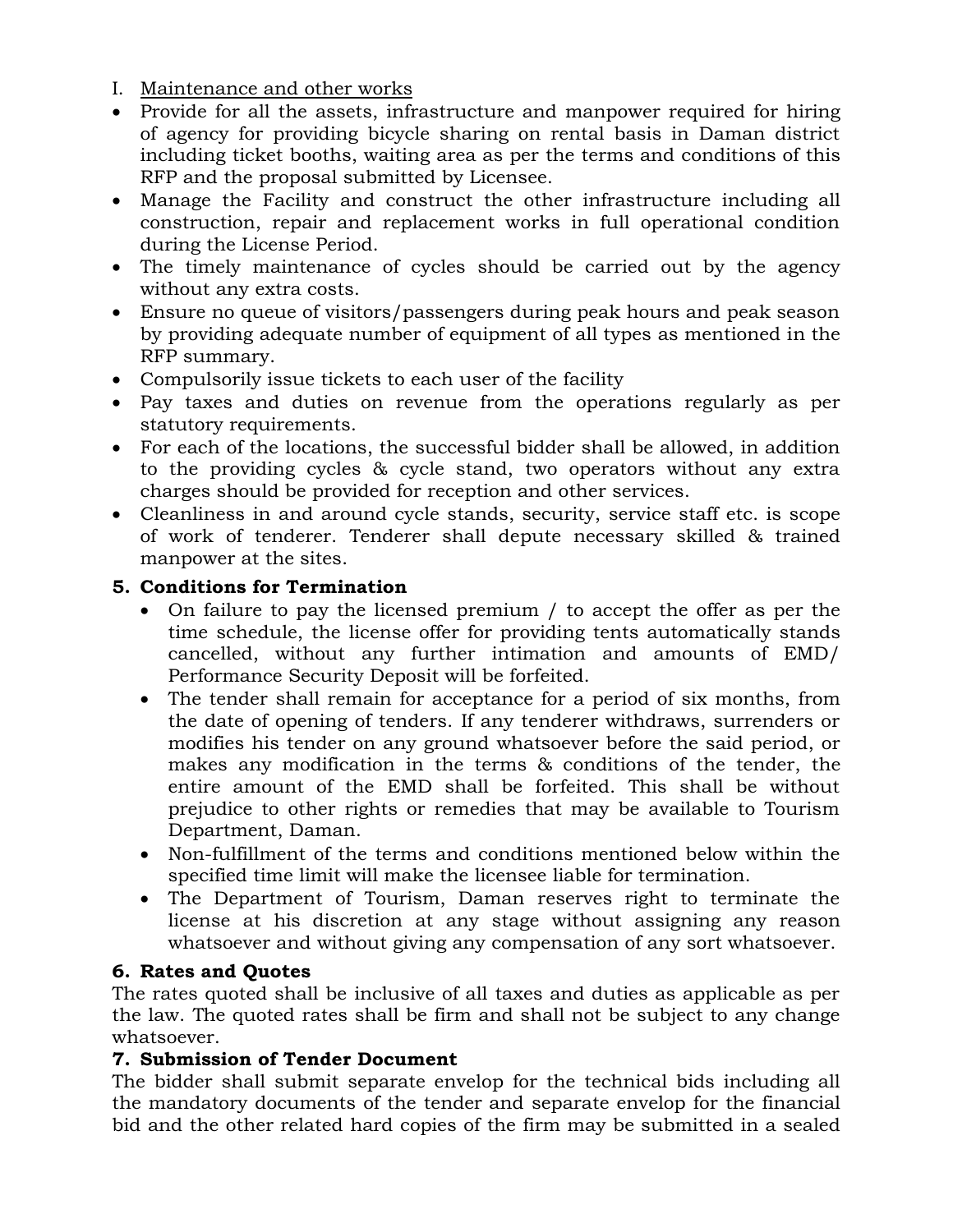envelope super scribed as "providing cycle sharing system at various beaches in Daman District for a period of 2 (two) years on license basis"

#### **8. Opening of Tenders**

The Tender Inviting Authority will open the tenders at the specified date and time as indicated in the NIT.

#### **9. Tender Evaluation**

 The bids will be evaluated by the Evaluation Committee duly approved by the competent authority which will decide successful bidder on the basis of highest cost received in the bids.

#### **10. Scrutiny of Tenders**

#### Unresponsive bids:

The tenders will be scrutinized before further evaluation to determine whether they are complete and meet the essential and important requirements, conditions etc. as prescribed in the Tender Document. The tenders received, are liable to be treated as non – responsive and will be summarily ignored, if following documents are not attached along with the bid.

- i. Tender form not duly signed and stamped. (i.e. all the terms & conditions of tender document are acceptable.)
- ii. Tender is unsigned and incomplete in any aspect.
- iii. Tender validity is shorter than the required period.

## **11. Tender Validity**

The tenders shall remain valid for acceptance for a period of 180 days (one hundred eighty days) after the date of tender opening prescribed in the Tender Document.

## **12. Award of work**

Award of work against the tender is at the sole discretion of the Tender Inviting Authority. Proposal of the successful bidder would form the basis for future negotiations and lead to issuing of a Letter of Award (LOA).

After selection, a Letter of Award (LOA) shall be issued in duplicate, by the Tender Inviting Authority to the Selected Bidder and the Selected Bidder shall sign and return the duplicate copy of the LOA in acknowledgement thereof. In the event of the duplicate copy of the LOA duly signed by the Selected Bidder is not received by the stipulated date, the Authority may, unless it consents to extension of time for submission thereof, cancel the LOA and the next highest ranking Bidder may be considered.

The Tender Inviting Authority reserves the right to relax any of the conditions of the Tender Document if suitable bidders are not found due to exigency of situation.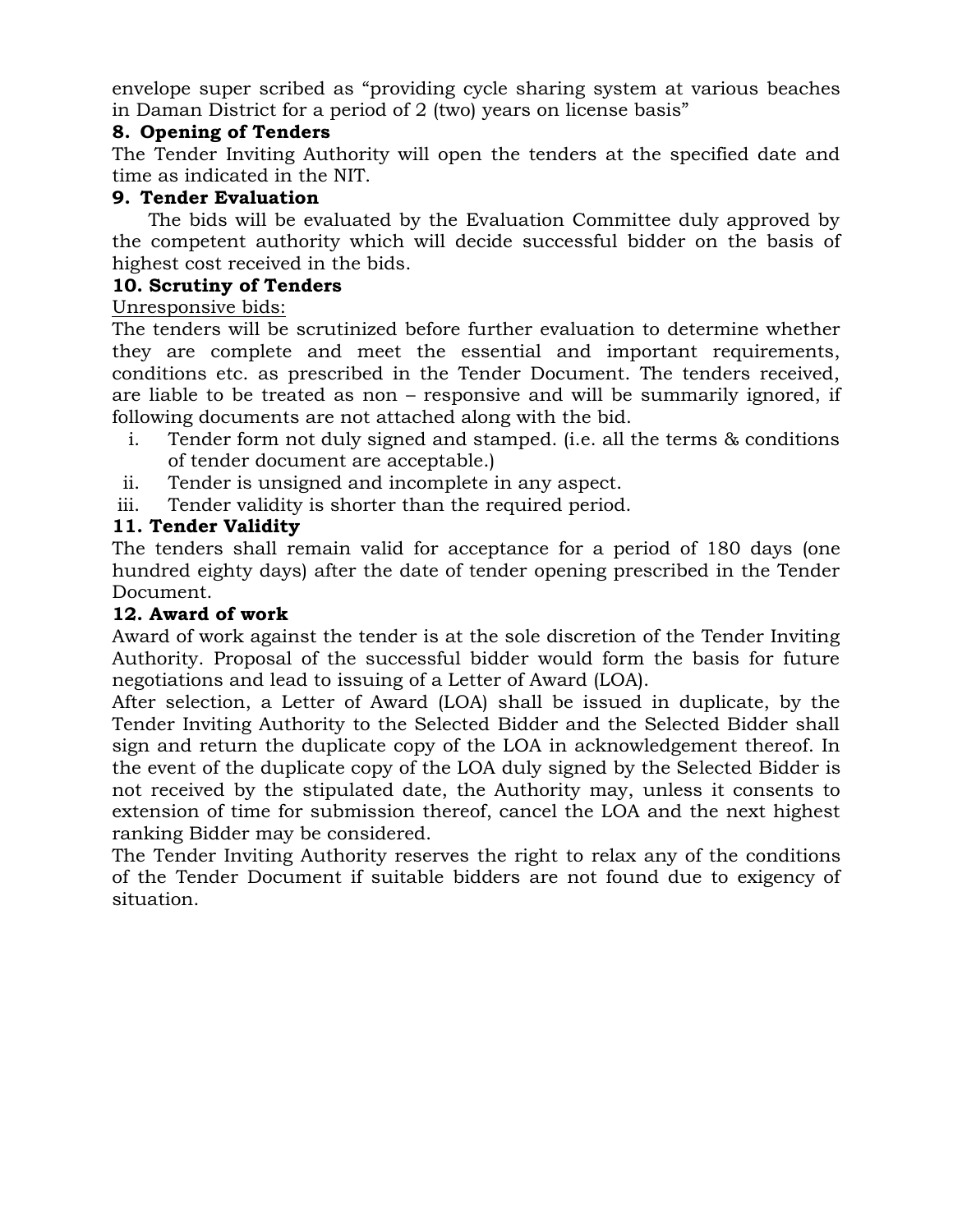# **SECTION III TENDER FORM**

**(**For all the terms & conditions of tender document are acceptable to bidder**)**

To, Department of Tourism, Paryatan Bhawan, Nani Daman – 396 210 Daman UT Administration of Daman & Diu Ref No. Dated

I/We, the undersigned have examined the above mentioned tender document, including amendment/corrigendum no.  $\qquad \qquad$ , dated (*if any*), the receipt of which is hereby confirmed. We now offer to create and submit the *services in* conformity with your above referred document. If our tender is accepted, we undertake to perform the services as mentioned in tender document with the delivery schedule specified in the "Scope of Work" of tender document.

I/We further confirm that, if my bid is accepted by the Authority I/We shall provide you with a performance security of required amount in an acceptable form for due performance of the agreement.

I/We agree to keep our tender valid for acceptance as required in tender document or for subsequently extended period, if any, agreed to by us.

I/We also accordingly confirm to abide by this tender up to the aforesaid period and this tender may be accepted any time before the expiry of the aforesaid period.

I/We further confirm that, until a formal agreement is executed, this tender read with your written acceptance thereof within the aforesaid period shall constitute a binding contract between us.

I/We confirm that we do not stand deregistered/banned/blacklisted by any Govt. Authorities.

I/We confirm that we fully agree to the terms and conditions specified in above mentioned tender document, including amendment/ corrigendum etc. if any.

(Signature with Date) (Name and Designation)

To Be Signed By the Proprietor / All Partners of the Firm / Directors of the Company under Its Common Seal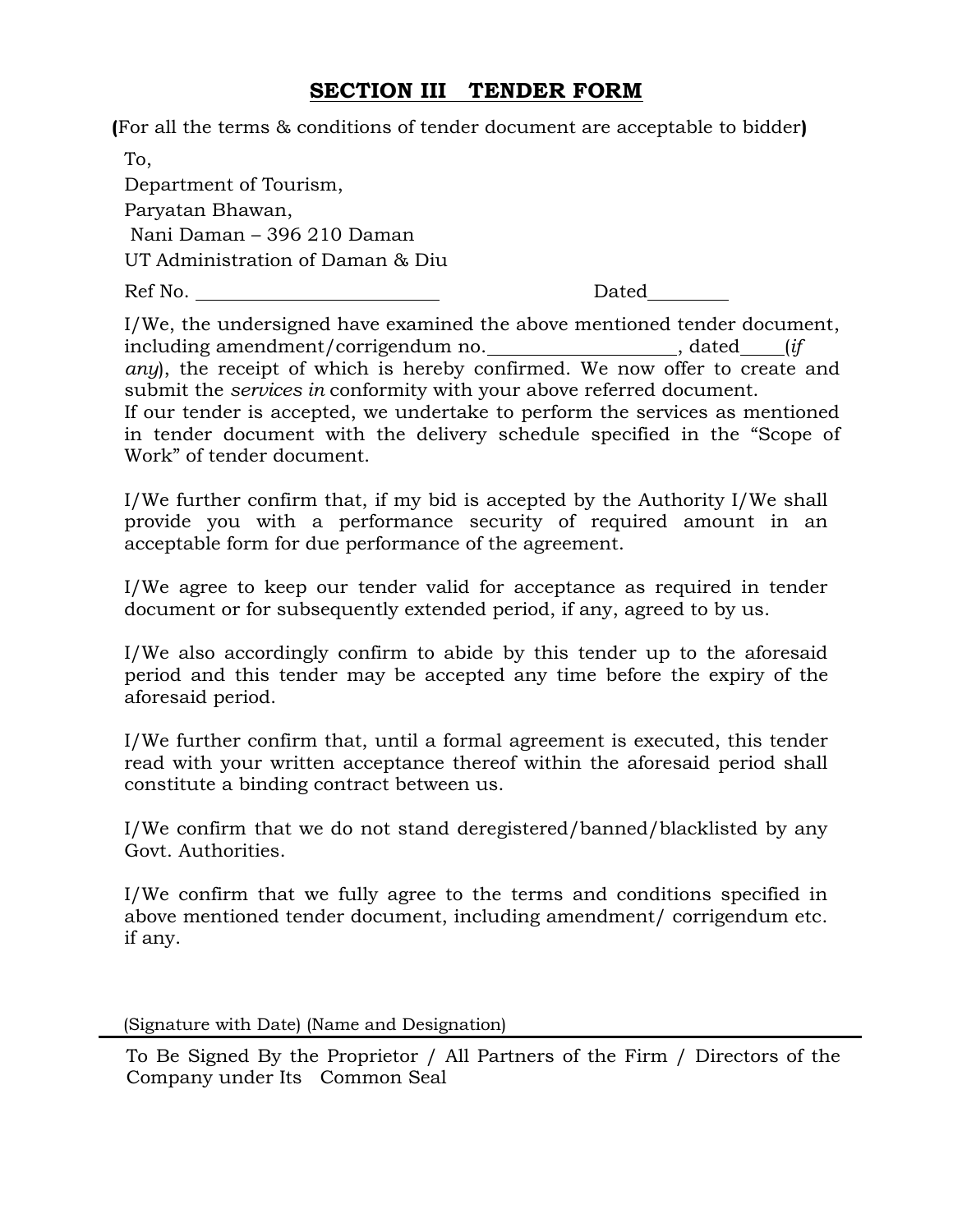# **SECTION IV TERMS AND CONDITIONS**

- 1. Tenders received after due date and time mentioned in the tender notice will not be accepted.
- 2. Tender fees of **Rs.1000/- (Non Refundable)** in the form of Demand Draft and E.M.D. (Bid Security) of **Rs. 10,000/- (Refundable)** in the form of F.D.R. in favour the Deputy Director (Tourism), Daman from any Nationalized or Scheduled bank payable at Daman and other supporting documents in technical bid should be kept in a sealed separate cover superscribing "Tender fee & Bid Security (EMD)". Tender bid received without Tender fee & Bid Security (EMD) will directly disqualify for the said bidding / tender.
- 3. The successful tenderer will have to deposit the license rent of cycle sharing system for at least one year in advance in the form of Demand Draft in favor Deputy Director (Tourism), Daman.
- 4. The successful tenderer will have to deposit the license rent of cycle sharing system for at least one year in advance in the form of Demand Draft in favor Deputy Director (Tourism), Daman.
- 5. The successful tenderer will have to deposit 10% of the offered license rent of cycle sharing system per year as Performance Security Deposit in the form of Fixed Deposit receipt in favour Deputy Director (Tourism), Daman valid for a period of five years within 10 days from date of issue of order.
- 6. Within 10 days of the opening of tenders, the Deputy Director (Tourism), Daman or an officer nominated by him shall communicate to the tenderer whose tender has been accepted, calling upon him to remit tendered premium amount within 15 days from the date of issue of the acceptance letter. The payment shall be made by Bank Demand Draft payable at Daman in favour of Deputy Director (Tourism), Daman. No time extension to make the payment beyond the due date will be granted under any circumstances and 12% penal interest will be charged **per month** for delayed of premium amount. In case of delay beyond three months, the tender shall stand automatically cancelled without any further notice.
- 7. Premium must be paid one month in advance before the commencement of next year. Rate offered will **increase by 10% every year**.
- 8. The premium must be paid regularly by the licensee and premium receipt produced for inspection of the appropriate authority whenever demanded for by any government servant.
- 9. The Secretary (Tourism), DD & DNH reserves right to amend, revoke or modify the license at his discretion as well as to withdraw all or any of the terms and conditions at any stage without assigning any reason whatsoever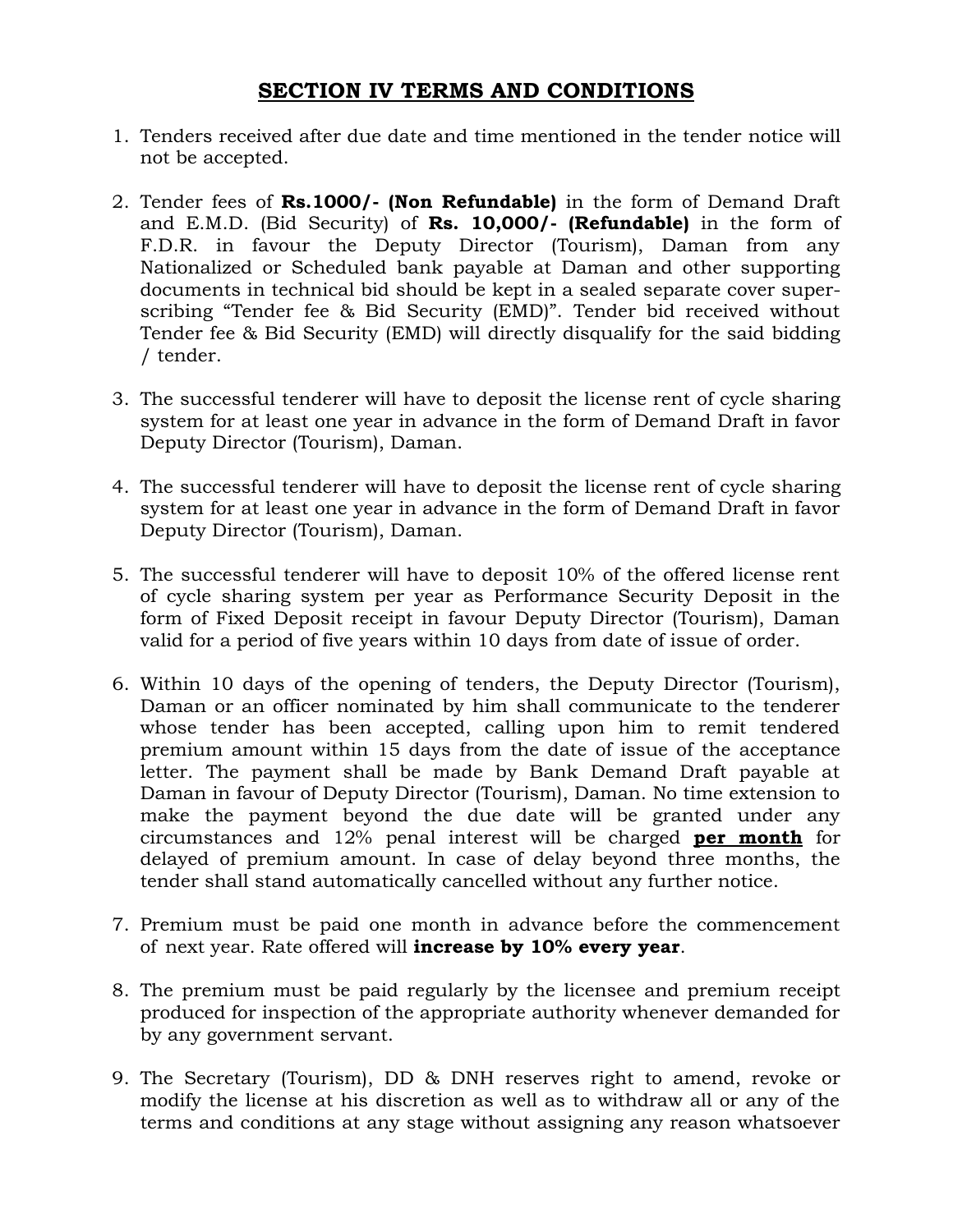and without any compensation of any sort whatsoever.

- 10. It is presumed that the tenderer has inspected the sites and familiarized himself with the prevalent premises conditions in all respect before submitting the tender.
- 11. Tenderer will provide regular supervision and inspection as may be necessary to ensure that works are being executed in accordance with the designed concept, working drawing and specification.
- 12. The Successful Bidder shall have to obtain all necessary licenses, permissions, certificates, etc. as per applicable law, rules, regulations, directions, etc from time to time. The Tourism Department will facilitate the Successful Bidder in obtaining the necessary licenses, permissions, etc.
- 13. The tenderer shall not carry any other trade **"PROVIDING CYCLES"**  other than one in respect of which the present license is granted.
- 14. The licensee cannot make any alteration/addition in the license premises without prior permission of the Department of Tourism, Daman. Report of the Tourism Department, Daman or any other government servant in this regard shall be final & conclusive for all purposes.
- 15. Tourism Department, Daman shall not be responsible and liable for any loss or damage or claim to the structure or goods or other assets or fixtures of licensee on account of theft, fire, water or electricity failure, accidents or any other cause whatsoever.
- 16. The licensee shall not damage any Govt. property, which is found around and shall not cause any hindrance to free movement of the tourist moving in the beaches.
- 17. There shall be no master-servant relation between Tourism Department, Daman & employees of licensee.
- 18. The Tender inviting authority reserves the right to accept or reject any or all the tenders without assigning any reason thereof.
- 19. Report of the Tourism Department, Daman or any government servant with respect to any violation of any terms or conditions of the tender / contract or any other act or rule or regulation or guidance or notification in force shall be final conclusive & binding on licensee.
- 20. All entries in the tender form should be legible and filled clearly. If, the space for furnishing information is not sufficient, a separate sheet duly signed by the authorized person of Firm / Agency should be attached with technical bid.